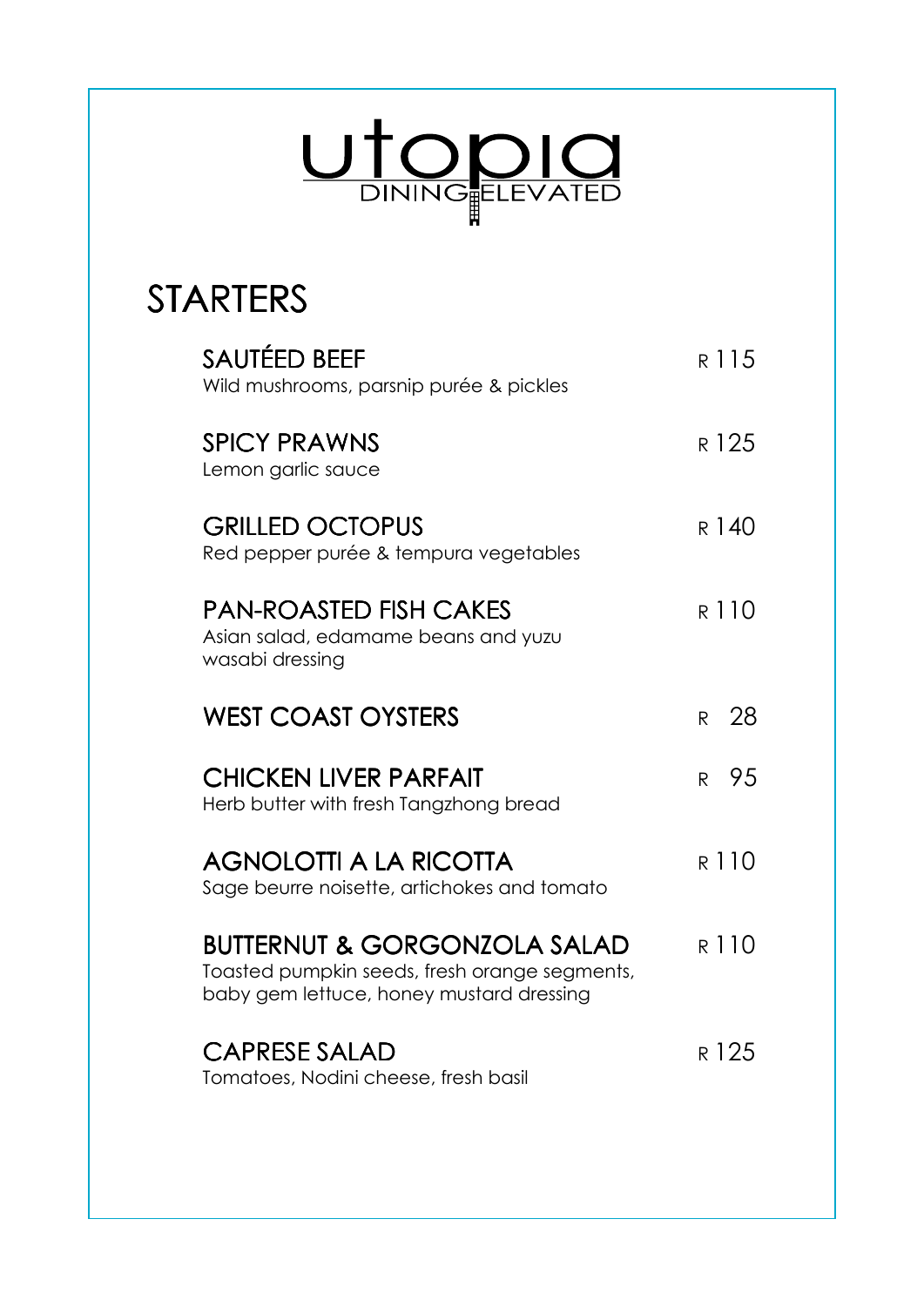

## MAINS

| <b>GRILLED LINE FISH</b><br>Fish of the day, Black eyed bean ragout                          | R 230            |
|----------------------------------------------------------------------------------------------|------------------|
| PAN ROASTED NORWEGIAN SALMON<br>Sautéed spinach, fine beans & potato purée                   | R 265            |
| <b>SCALLOP &amp; FISH CURRY</b><br>Raita, tomato & onion salsa, jasmine rice                 | R 270            |
| <b>GRILLED PRAWNS</b><br>Garlic lemon sauce                                                  | R <sub>280</sub> |
| <b>SEAFOOD PLATTER FOR ONE</b><br>Cape rock lobster, grilled prawns, line fish<br>and squid. | R 785            |
| <b>SWEETCORN &amp; BASIL RISOTTO</b>                                                         | R 160            |
| <b>SHORT RIB</b><br>Caramelised carrots, broccoli, roasted garlic<br>and red wine jus        | R 265            |
| <b>SPRINGBOK</b><br>Parsnip purée, preserved figs and Port wine jus                          | r 270            |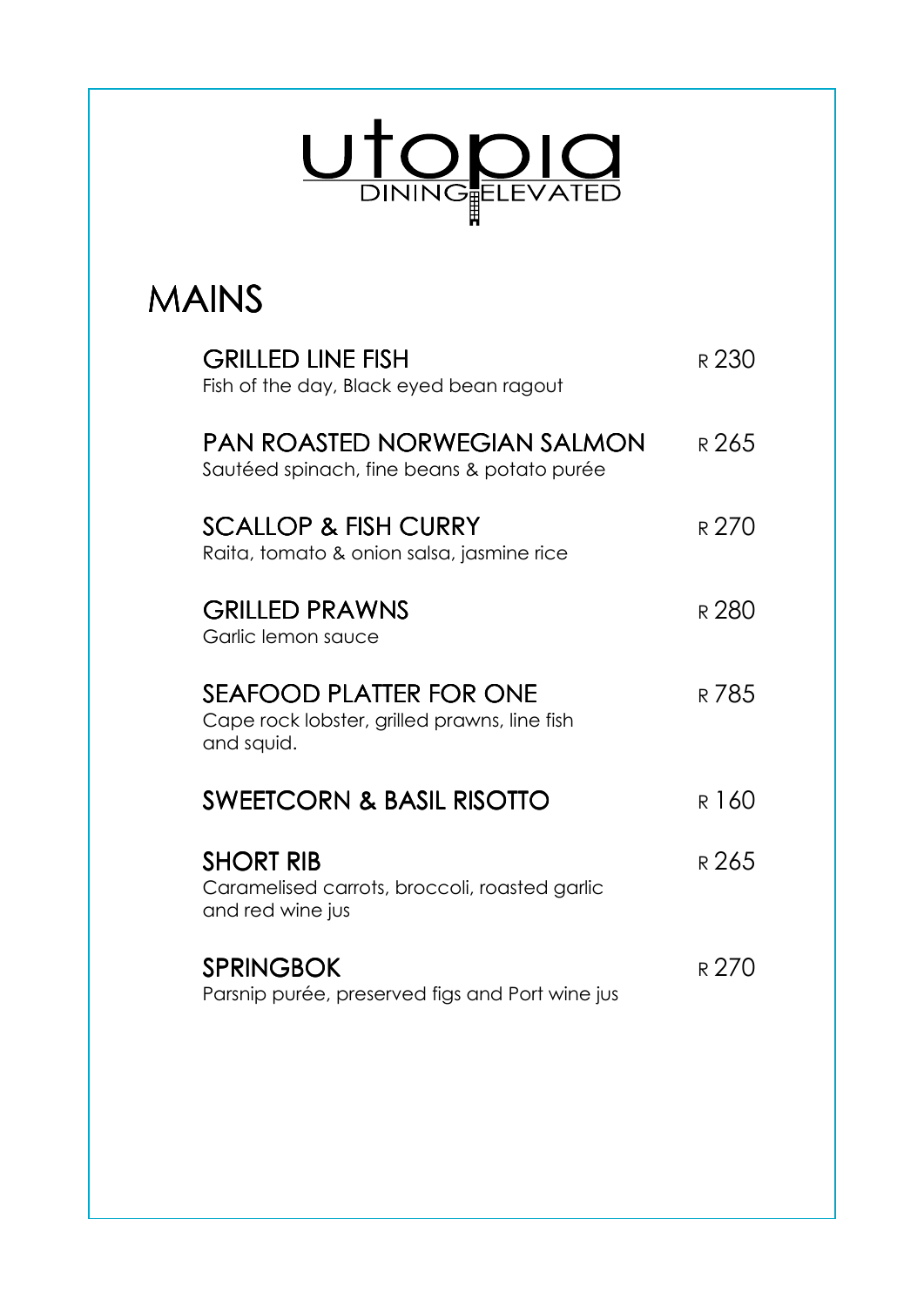

## **GRILLS & SIDES**

| <b>GRILLED BEEF FILLET</b>                                                                                                                                                   |              | R 260 |
|------------------------------------------------------------------------------------------------------------------------------------------------------------------------------|--------------|-------|
| <b>RIB EYE</b>                                                                                                                                                               |              | R 285 |
| <b>COWBOY STEAK</b>                                                                                                                                                          | SQ           |       |
| All grills served with a side of your choice                                                                                                                                 |              |       |
| <b>SIDES</b><br>Potato Purée<br>Truffle Gnocchi<br><b>Creamed Spinach</b><br><b>Stir Fry Vegetables</b><br><b>Rustic Chips</b><br>Grilled Aubergine with<br>Teriyaki & honey | R            | 50    |
| <b>SAUCES</b><br>Wild Mushroom<br>Green Peppercorn<br>Salsa Verde                                                                                                            | $\mathsf{R}$ | - 45  |